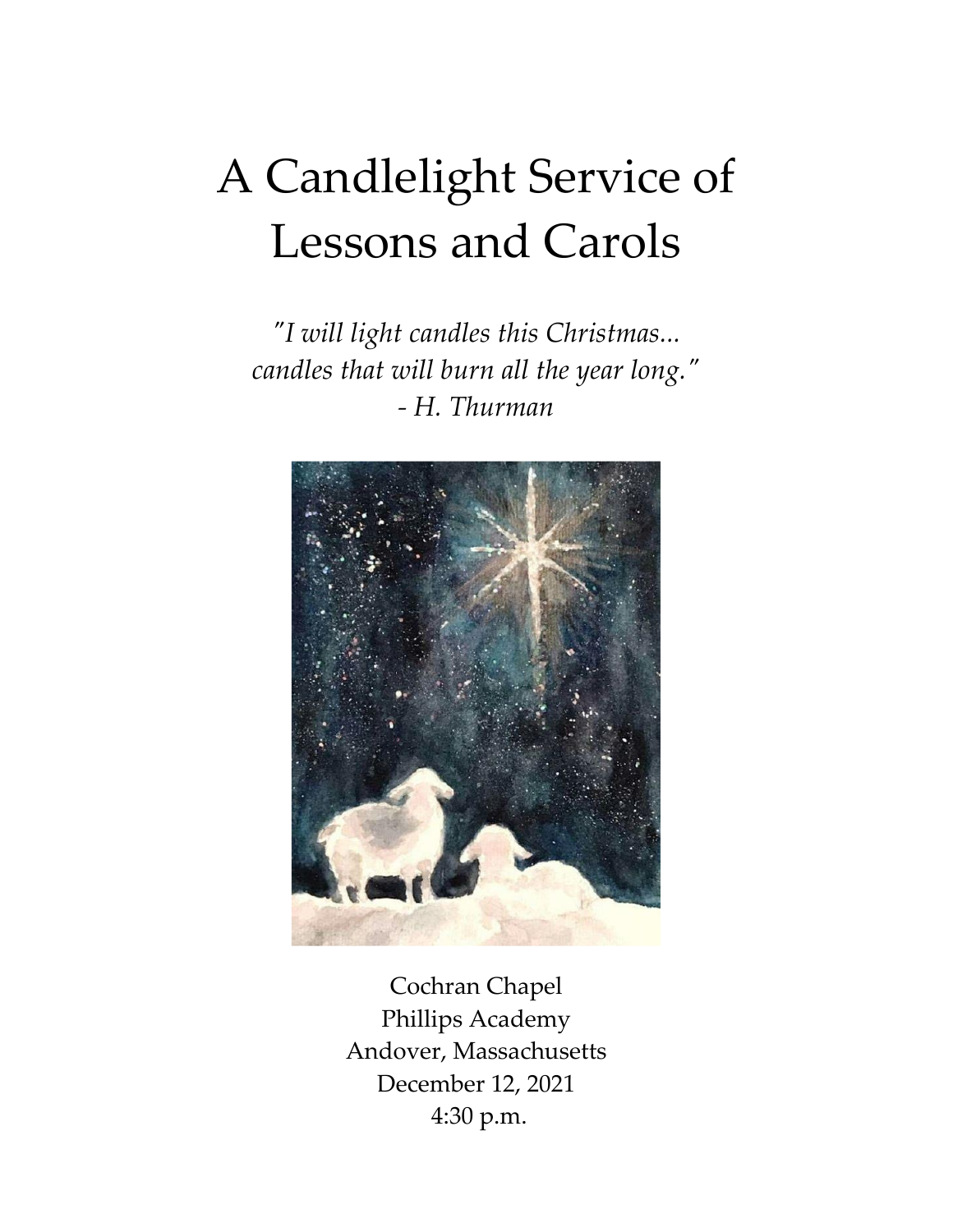# Prelude

(Handbell Choir)

"Silent Night" arr. Franz Xaver Gruber

# Call To Worship

#### Processional Hymn 218

O Come, O Come Emmanuel (Academy Chorus)

Please stand at the sound of the organ and join in singing the final verse:

*O Come, Desire of nations, bind All peoples in one heart and mind; O bid our sad divisions cease, And be for us the Prince of Peace. Rejoice! Rejoice! Emmanuel Shall come to thee, O Israel!*

Prayer of Invocation Dr. Mary Kantor

Choral Invocation "Angeli canunt" arr. Saunder Choir from *Angelsl We Have Heard on High* (Academy Chorus)

*Hark! The herald angels sing: Joyful we rise - Joining the triumph of the skies!*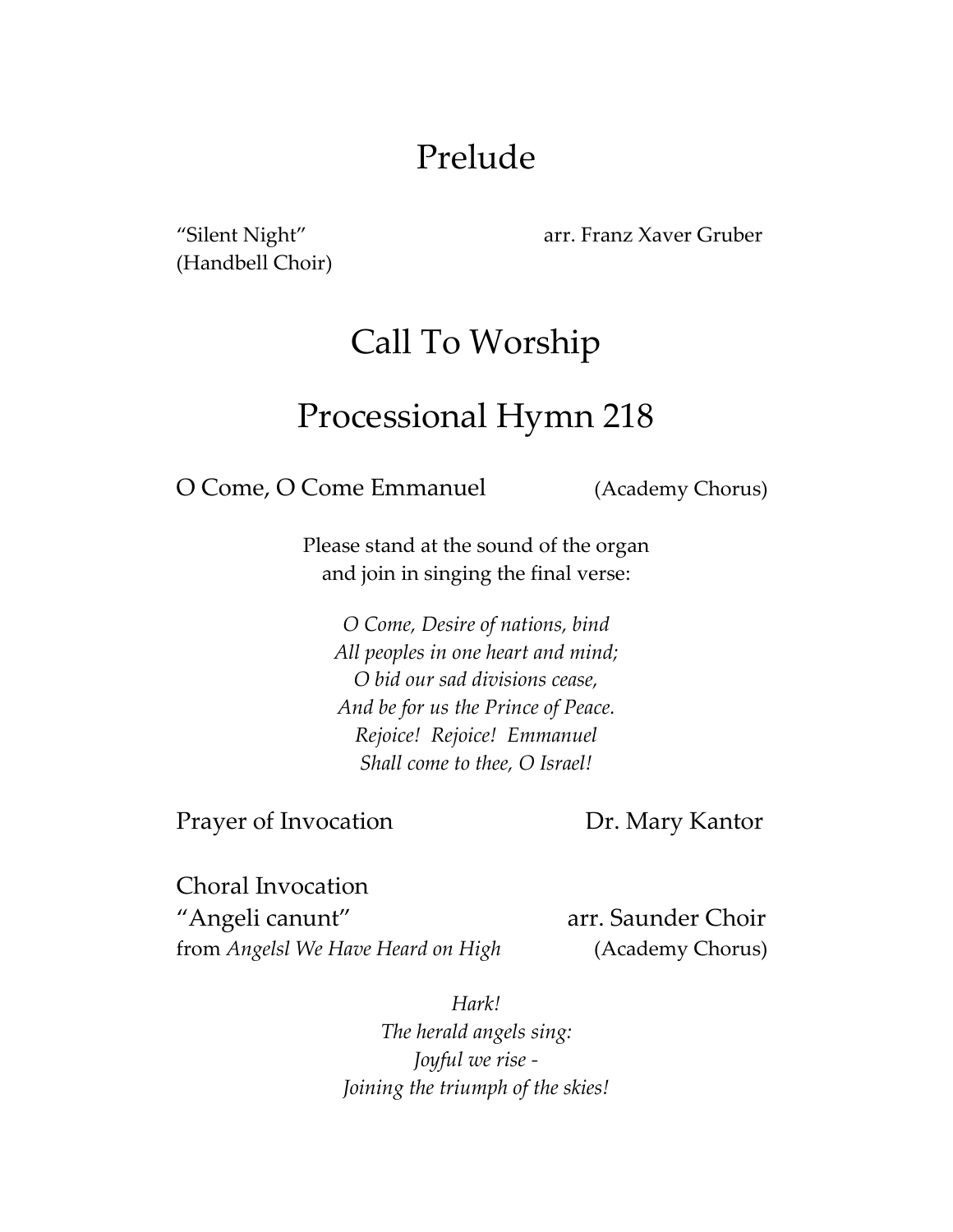# First Lesson Isaiah 9:2, 6-7

#### Reading

*"We Come Expecting Nothing"* by John Butterfield

"O Nata Lux" Morten Lauridsen

(The Fidelio Society)

*O Light, born of light – Jesus, redeemer of the world.*

# Second Lesson Isaiah 11:1-5

# Reading

*"Tonight is the Meeting Place"* by Wild Goose Worship Group

"Es ist ein Ros' entsprungen" arr. Donald Cashmore

 and Praetorius (Academy Chorus)

*This flower so small and slender, Shines through with radiance bright - To us so sweet and tender, Dispels the darkest night.*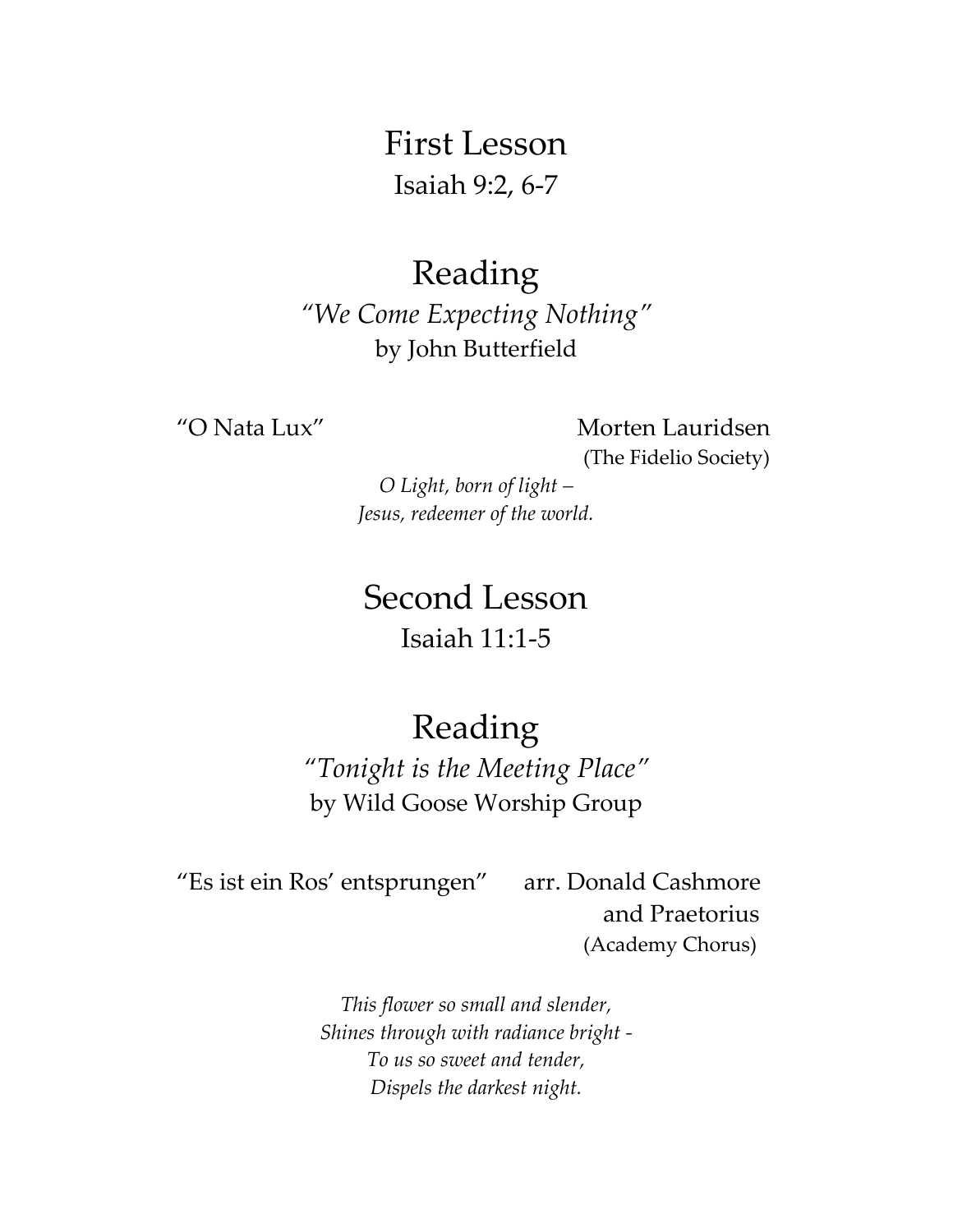Third Lesson Luke 1:26-33, 38

## Hymn 229

*"It Came Upon the Midnight Clear"* (verses 1, 2 and 4)

# Fourth Lesson

Luke 2:1-16

"I sing of a maiden" Kevin Siegfried

(The Fidelio Society)

*He came all so still, Where his mother was - As dew in April, That falleth on the grass.*

Fifth Lesson Matthew 2:1-12

# Reading

*"Star Giving"* by Ann Weems

Hymn 231 *"Hark the Herald Angels Sing"*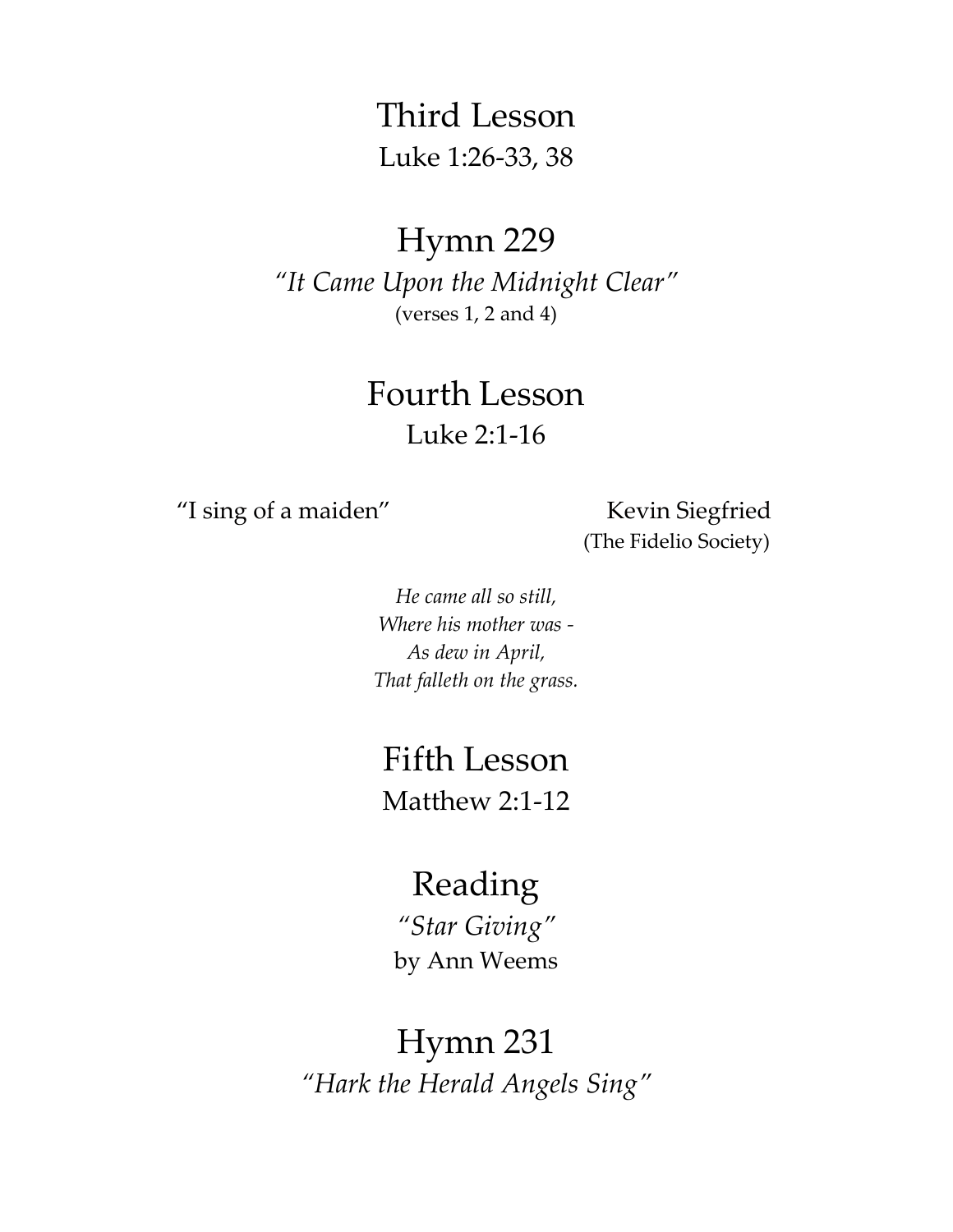# Sixth Lesson John 1:1-14

# Reading

*"Christmas Comes"* by Maren Tirabassi

"Nòel Ayisyen" Emilel Desamours (The Fidelio Sociey)

> *Shepherds and wisemen bowed down to worship him, The gave him gifts according to what they had.*

*We'd have brought drums, manniboulas, vaccins, maracas; With fine banjo strums we'd charm the little baby!*

# Call to Offering

# Offertory Anthems

*Traditional English and American children's carols*

"Carol of the Bells" Mykola Leontovich "Away In A Manger" arr. Kevin Siegfried, Michael Belcher from *Black Nativity* Langston Hughes (Children's Choir, with Academy Chorus and Gospel Choir)

> *And the people sing songs of good cheer: Christmas is here! Merry, merry Christmas!*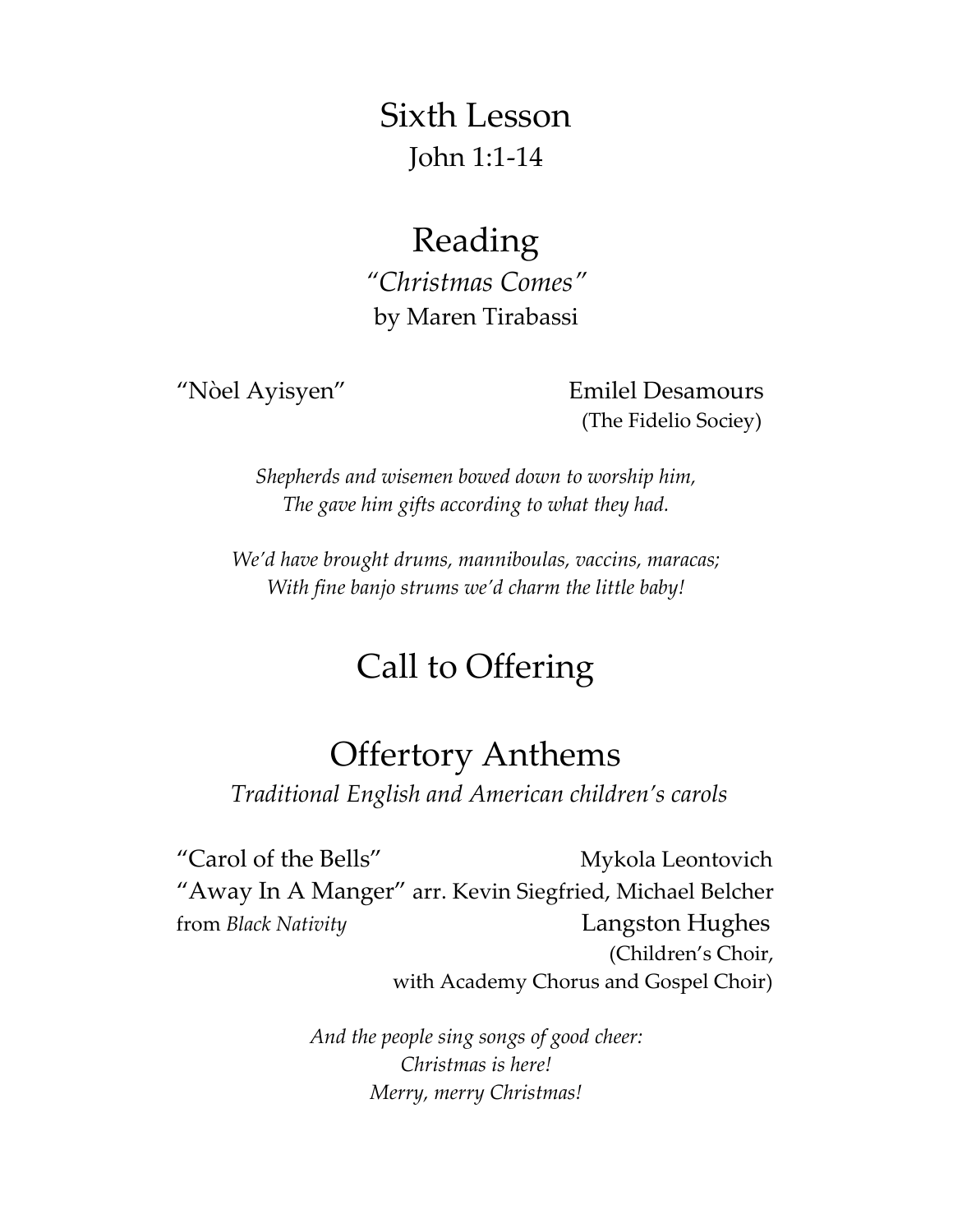## Reading *"I Will Light Candles This Christmas"* by Howard Thurman

# Prayers of the People

# Choral Response

#### "Angels We Have Heard on High" arr. Saunder Choir

*Come to Bethlehem and see Him whose birth the angels sing: Gloria in excelsis Deo!*

# Recessional Hymn 245

*"Joy to the World! The Lord is Come"*

# Benediction

# Postlude

Christmas Carols (Brass Ensemble)

<del>082663263</del>3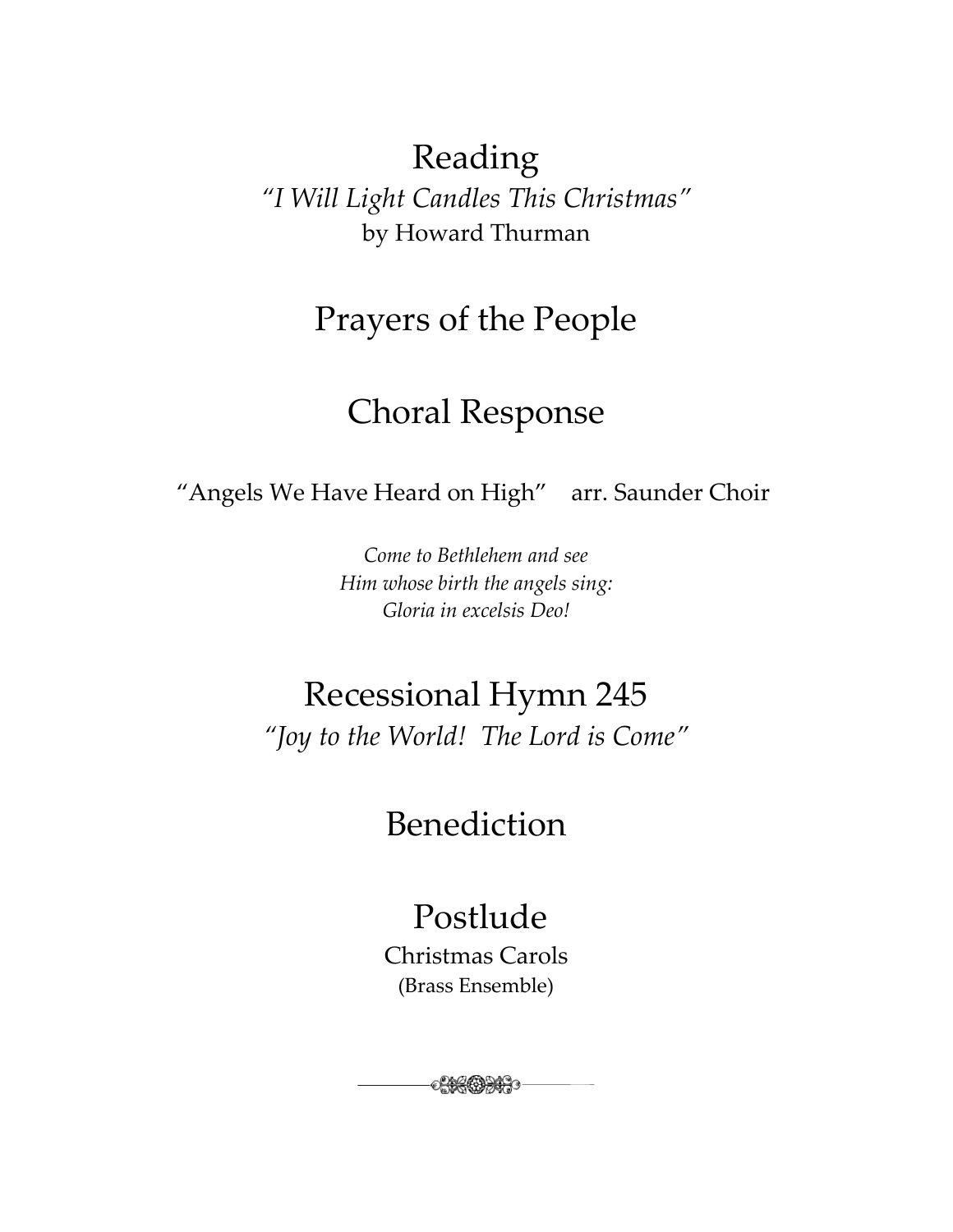#### A Note of Welcome

Thank you for joining us this afternoon. The tradition of Lessons and Carols in Cochran Chapel has long been a favorite for the campus and wider community at Andover. We very much missed gathering in this space for ritual, music and readings last December. The virtual version was lovely, but missed a chance for our communities to share the spirit of the season together. So, this year feels extra precious—since we have learned that every opportunity to gather is a gift.

This year, I have interspersed some prose and poetry among the sacred lessons of scripture, familiar carols, and musical selections. With an eye towards opening these rituals to better reflect the diversity of our identities, faith backgrounds and intimate knowledge of this traditional ceremony. It has been my experience that modern poets, theologians and writers can help me hear and know this age-old story in new ways that resonate for my life and the current moment of the world. I hope these additions help you enter into the story of Advent and Christmas in renewed ways as well.

With blessing of hope, peace, love and joy, Rev. Gina

#### Musical Notes

Welcome and Merry Christmas! Lessons and Carols comes from a service tradition formed in England, made famous by King's College, Cambridge. In trying to tie this traditional British service to our own community at Phillips Academy, it seems appropriate to create a dialogue between traditional carols and choral arrangements of carols from around the world and contemporary, living composers. We are glad you are here and able to join us for an afternoon of quiet and contemplation, joy and jubilation, tradition and longstanding-Christmas favorites, youthful energy and inspiring new works. Thank you for joining us!